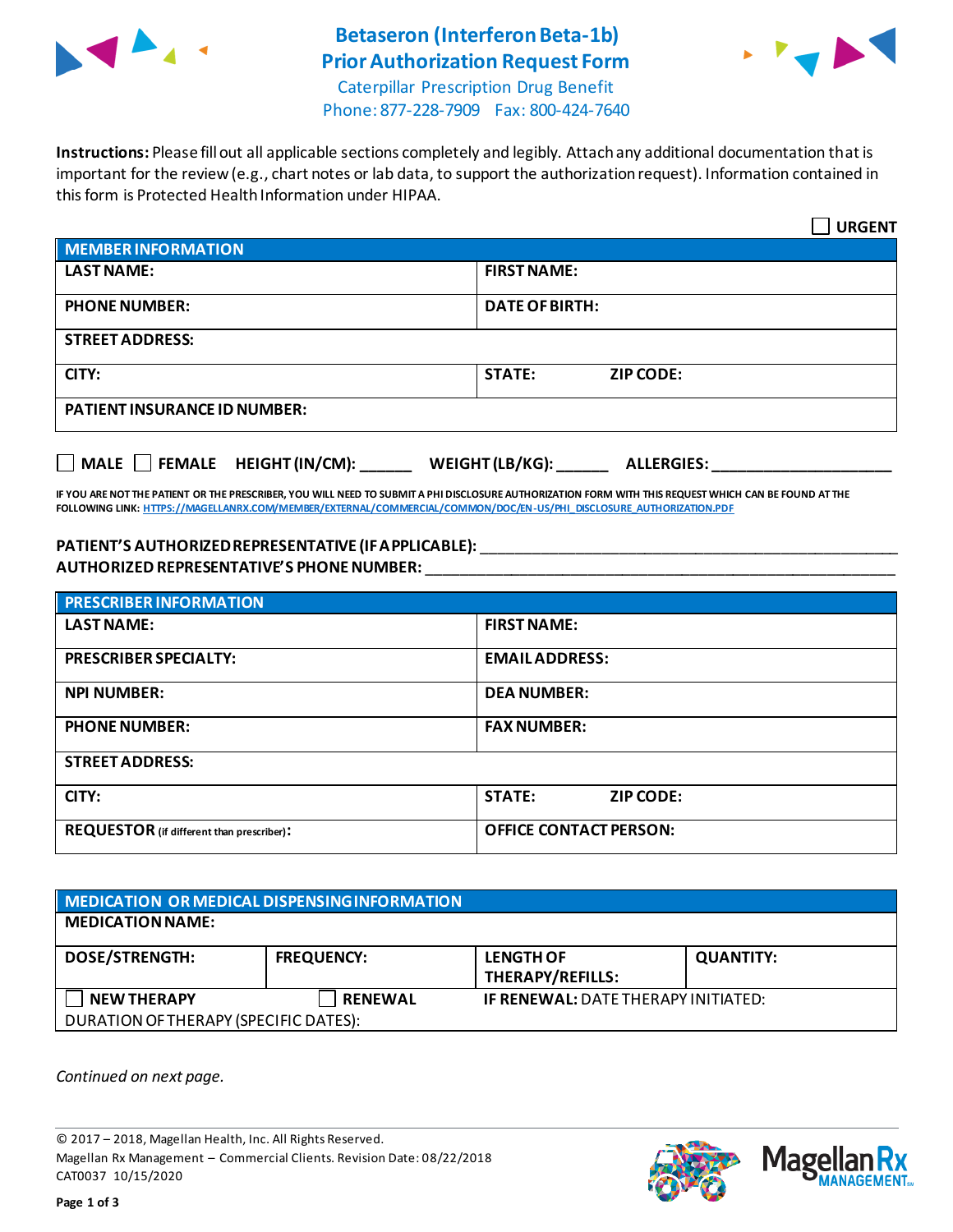

## **Betaseron (Interferon Beta-1b) Prior Authorization Request Form**

Caterpillar Prescription Drug Benefit Phone: 877-228-7909 Fax: 800-424-7640



| MEMBER'S LAST NAME:                                                                                                                                                                                                                                                          | <b>MEMBER'S FIRST NAME:</b>                                                                                                                                                                                                                                                                                                                         |                                                                                                                  |
|------------------------------------------------------------------------------------------------------------------------------------------------------------------------------------------------------------------------------------------------------------------------------|-----------------------------------------------------------------------------------------------------------------------------------------------------------------------------------------------------------------------------------------------------------------------------------------------------------------------------------------------------|------------------------------------------------------------------------------------------------------------------|
|                                                                                                                                                                                                                                                                              | 1. HAS THE PATIENT TRIED ANY OTHER MEDICATIONS FOR THIS CONDITION?                                                                                                                                                                                                                                                                                  | <b>NO</b><br>YES (if yes, complete below)                                                                        |
| <b>MEDICATION/THERAPY (SPECIFY</b><br>DRUG NAME AND DOSAGE):                                                                                                                                                                                                                 | <b>DURATION OF THERAPY (SPECIFY</b><br>DATES):                                                                                                                                                                                                                                                                                                      | <b>RESPONSE/REASON FOR</b><br><b>FAILURE/ALLERGY:</b>                                                            |
|                                                                                                                                                                                                                                                                              |                                                                                                                                                                                                                                                                                                                                                     |                                                                                                                  |
| 2. LIST DIAGNOSES:<br>□ Clinically Isolated Syndrome(CIS)<br>$\Box$ Relapsing remitting multiple sclerosis<br>□ Secondary Progressive multiple sclerosis<br>□ Other Diagnosis<br>$ICD-10Code(s):$                                                                            |                                                                                                                                                                                                                                                                                                                                                     | $ICD-10$ :                                                                                                       |
| PRIOR AUTHORIZATION.                                                                                                                                                                                                                                                         | 3. REQUIRED CLINICAL INFORMATION: PLEASE PROVIDE ALL RELEVANT CLINICAL INFORMATION TO SUPPORT A                                                                                                                                                                                                                                                     |                                                                                                                  |
| <b>Prescriber's Specialty:</b><br>Is the prescribing physician a neurologist? $\Box$ Yes $\Box$ No<br>for at least 3 months? $\Box$ Yes $\Box$ No<br>$\Box$ Yes $\Box$ No<br><b>Reauthorization:</b><br>If this is a reauthorization request, answer the following question: | Has the patient had an inadequate response, intolerance, or contraindication to the preferred prerequisite Avonex<br>Has the patient had an inadequate response, intolerance, or contraindication to Copaxone for at least 3 months?                                                                                                                |                                                                                                                  |
| use of Betaseron?* □ Yes □ No<br>*Please provide supporting chart notes.<br>physician feels is important to this review?                                                                                                                                                     | Is the patient continuing to have a positive clinical response and is remission of disease maintained with continued                                                                                                                                                                                                                                | Are there any other comments, diagnoses, symptoms, medications tried or failed, and/or any other information the |
| information is received.                                                                                                                                                                                                                                                     | Please note: Not all drugs/diagnosis are covered on all plans. This request may be denied unless all required<br>ATTESTATION: I attest the information provided is true and accurate to the best of my knowledge. I understand that<br>the Health Plan, insurer, Medical Group or its designees may perform a routine audit and request the medical |                                                                                                                  |
| © 2017 - 2018, Magellan Health, Inc. All Rights Reserved.<br>Magellan Rx Management - Commercial Clients. Revision Date: 08/22/2018<br>CAT0037 10/15/2020                                                                                                                    | information necessary to verify the accuracy of the information reported on this form.                                                                                                                                                                                                                                                              | Magel                                                                                                            |

re